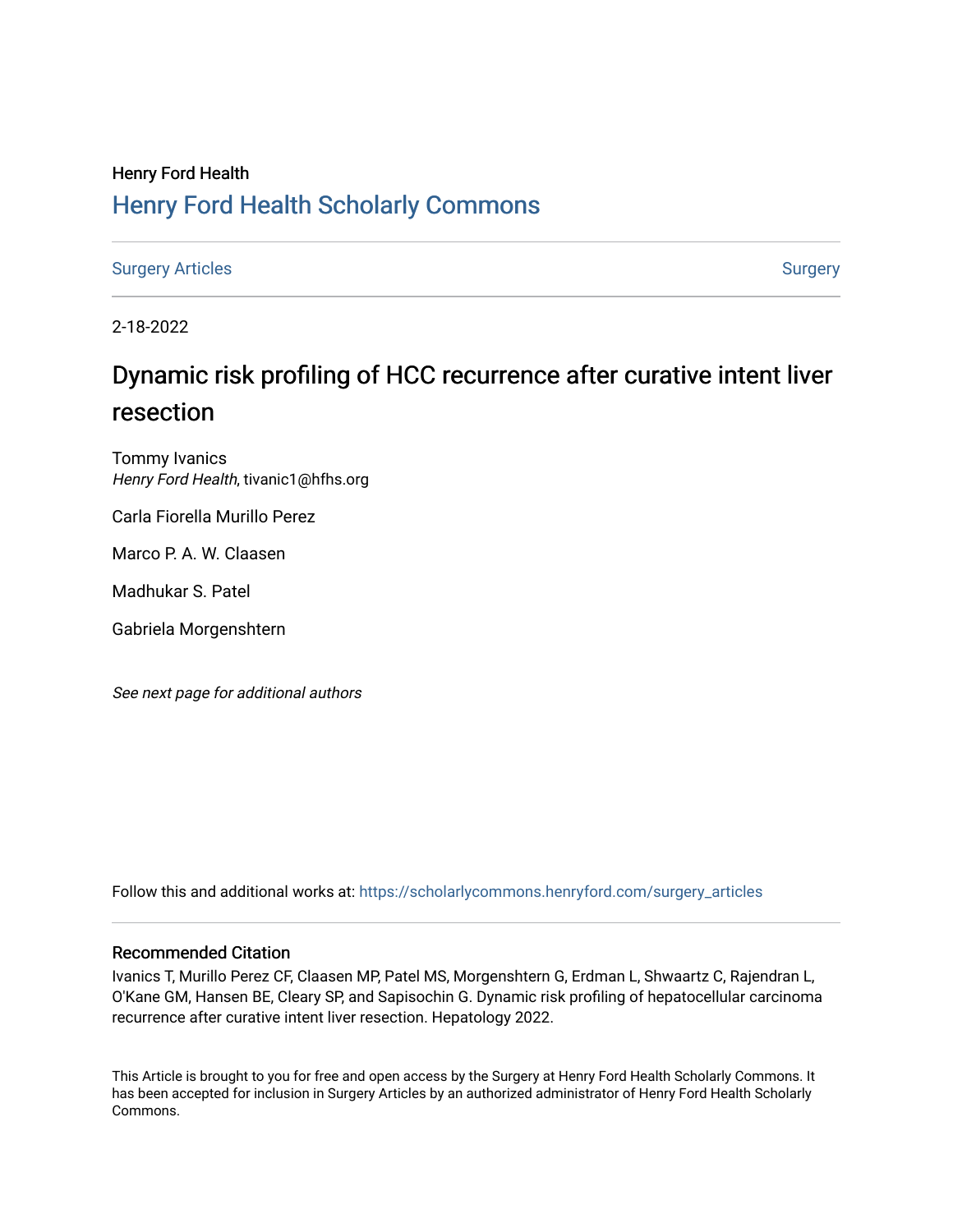### Authors

Tommy Ivanics, Carla Fiorella Murillo Perez, Marco P. A. W. Claasen, Madhukar S. Patel, Gabriela Morgenshtern, Lauren Erdman, Chaya Shwaartz, Luckshi Rajendran, Grainne M. O'Kane, Bettina E. Hansen, Sean P. Cleary, and Gonzalo Sapisochin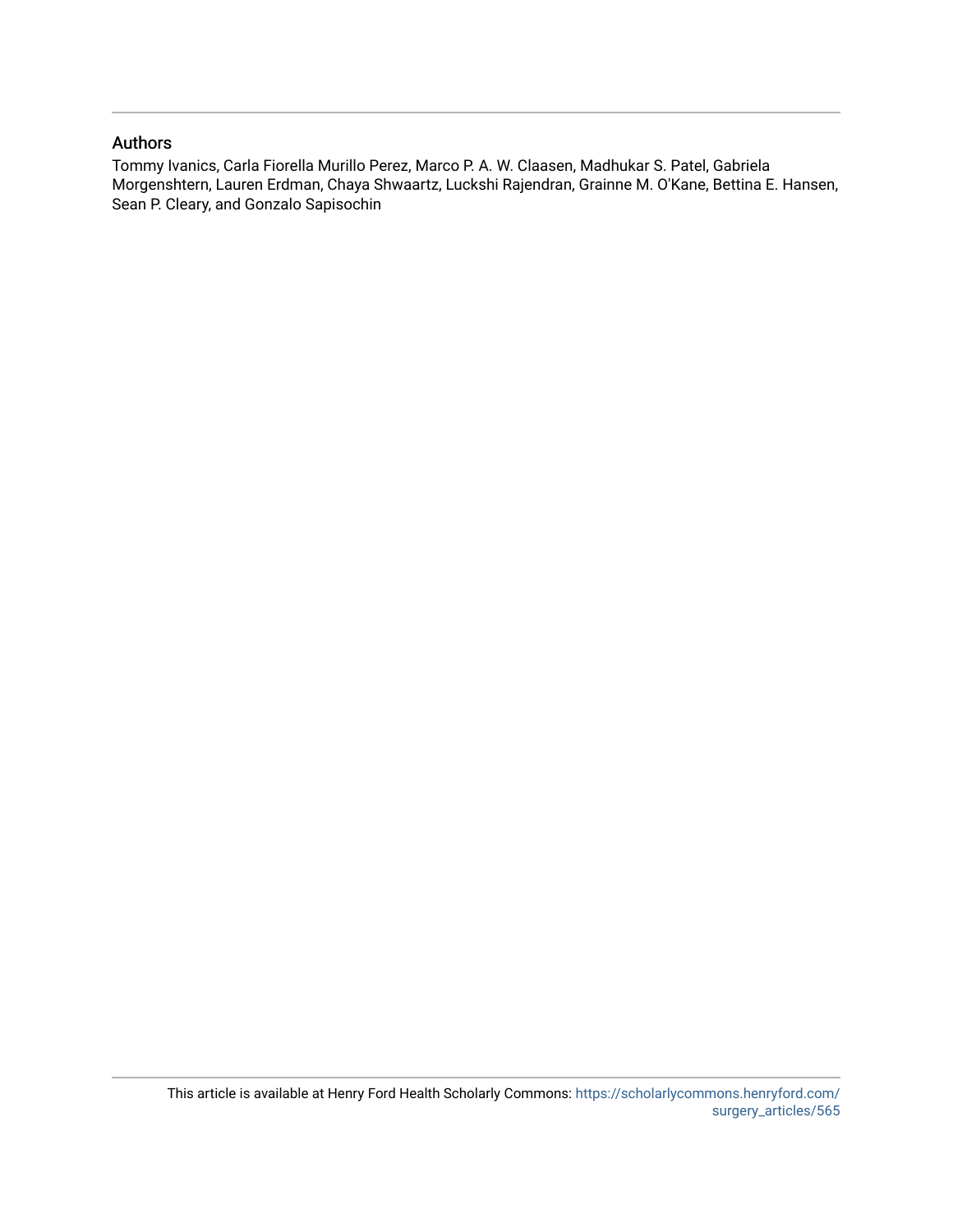#### **ORIGINAL ARTICLE**



# **Dynamic risk profiling of HCC recurrence after curative intent liver resection**

1 Multi-Organ Transplant Program, University Health Network Toronto, Toronto, Ontario, Canada

<sup>2</sup>Department of Surgery, Henry Ford Hospital, Detroit, Michigan, USA

3 Department of Surgical Sciences, Akademiska Sjukhuset, Uppsala University, Uppsala, Sweden

4 Toronto Centre for Liver Disease, Toronto Western & General Hospital, University Health Network, Toronto, Ontario, Canada

5 Department of Surgery, Erasmus MC, University Medical Centre Rotterdam, Rotterdam, the Netherlands

6 Division of Surgical Transplantation, Department of Surgery, University of Texas Southwestern Medical Center, Dallas, Texas, USA

<sup>7</sup>Department of Computer Science, University of Toronto, Toronto, Ontario, Canada

8 Division of General Surgery, University of Toronto, Toronto, Ontario, Canada

<sup>9</sup>Department of Medical Oncology and Hematology, Princess Margaret Cancer Centre, University Health Network, Toronto, Ontario, Canada

<sup>10</sup>Institute of Health Policy, Management and Evaluation, University of Toronto, Toronto, Ontario, Canada

<sup>11</sup>Division of Hepatobiliary and Pancreatic Surgery, Mayo Clinic, Rochester, Minnesota, USA

#### **Correspondence**

Gonzalo Sapisochin, Multi-Organ Transplant Program, University Health Network Toronto, 585 University Avenue, 11PMB184, Toronto, M5G 2N2, ON, Canada.

Email: [Gonzalo.sapisochin@uhn.ca](mailto:Gonzalo.sapisochin@uhn.ca)

**Tommy Ivanics<sup>1,2,3</sup> | Carla Fiorella Murillo Perez<sup>1,[4](https://orcid.org/0000-0001-7634-4537)</sup> | Marco P. A. W. Claasen<sup>1,5</sup> | Murillo Perezi A. W. 2013 Madhukar S. Patel<sup>1,6</sup> | Gabriela Morgenshtern<sup>7</sup> | Lauren Erdman<sup>7</sup> | <b>| Chaya Shwaartz1,[8](https://orcid.org/0000-0003-2841-9834)** | **Luckshi Rajendran<sup>8</sup>** | **Grainne M. O'Kane<sup>9</sup>** | **Bettina E. Hansen4,10** | **Sean P Cleary1[1](https://orcid.org/0000-0002-5274-9983)** | **Gonzalo Sapisochin1,8**

## **Abstract**

**Background and Aims:** Following liver resection (LR) for HCC, the likelihood of survival is dynamic, in that multiple recurrences and/or metastases are possible, each having variable impacts on outcomes. We sought to evaluate the natural progression, pattern, and timing of various disease states after LR for HCC using multistate modeling and to create a practical calculator to provide prognostic information for patients and clinicians.

**Approach and Results:** Adult patients undergoing LR for HCC between January 2000 and December 2018 were retrospectively identified at a single center. Multistate analysis modeled post-LR tumor progression by describing transitions between distinct disease states. In this model, the states included surgery, intrahepatic recurrence (first, second, third, fourth, fifth), distant metastasis with or without intrahepatic recurrence, and death. Of the 486 patients included, 169 (34.8%) remained recurrence-free, 205 (42.2%) developed intrahepatic recurrence, 80 (16.5%) developed distant metastasis, and 32 (7%) died. For an average patient having undergone LR, there was a 33.1% chance of remaining disease-free, a 31.0% chance of at least one intrahepatic recurrence, a 16.3% chance of distant metastasis, and a 19.8% chance of death within the first 60 months post-LR. The transition probability from surgery to first intrahepatic recurrence, without a subsequent state transition, increased from 3% (3 months) to 17.4% (30 months) and 17.2% (60 months). Factors that could modify these probabilities included tumor size, satellite lesions, and microvascular invasion. The online multistate model calculator can be found on <https://multistatehcc.shinyapps.io/home/>.

**Conclusions:** In contrast to standard single time-to-event estimates, multistate modeling provides more realistic prognostication of outcomes after LR for HCC by taking into account many postoperative disease states and transitions between

**Abbreviations:** IQR, interquartile range; LR, liver resection; MELD, Model for End-Stage Liver Disease; MWA, microwave ablation; RFA, radiofrequency ablation; STROBE, Strengthening the Reporting of Observational Studies in Epidemiology; TACE, transarterial chemoembolization.

© 2022 American Association for the Study of Liver Diseases.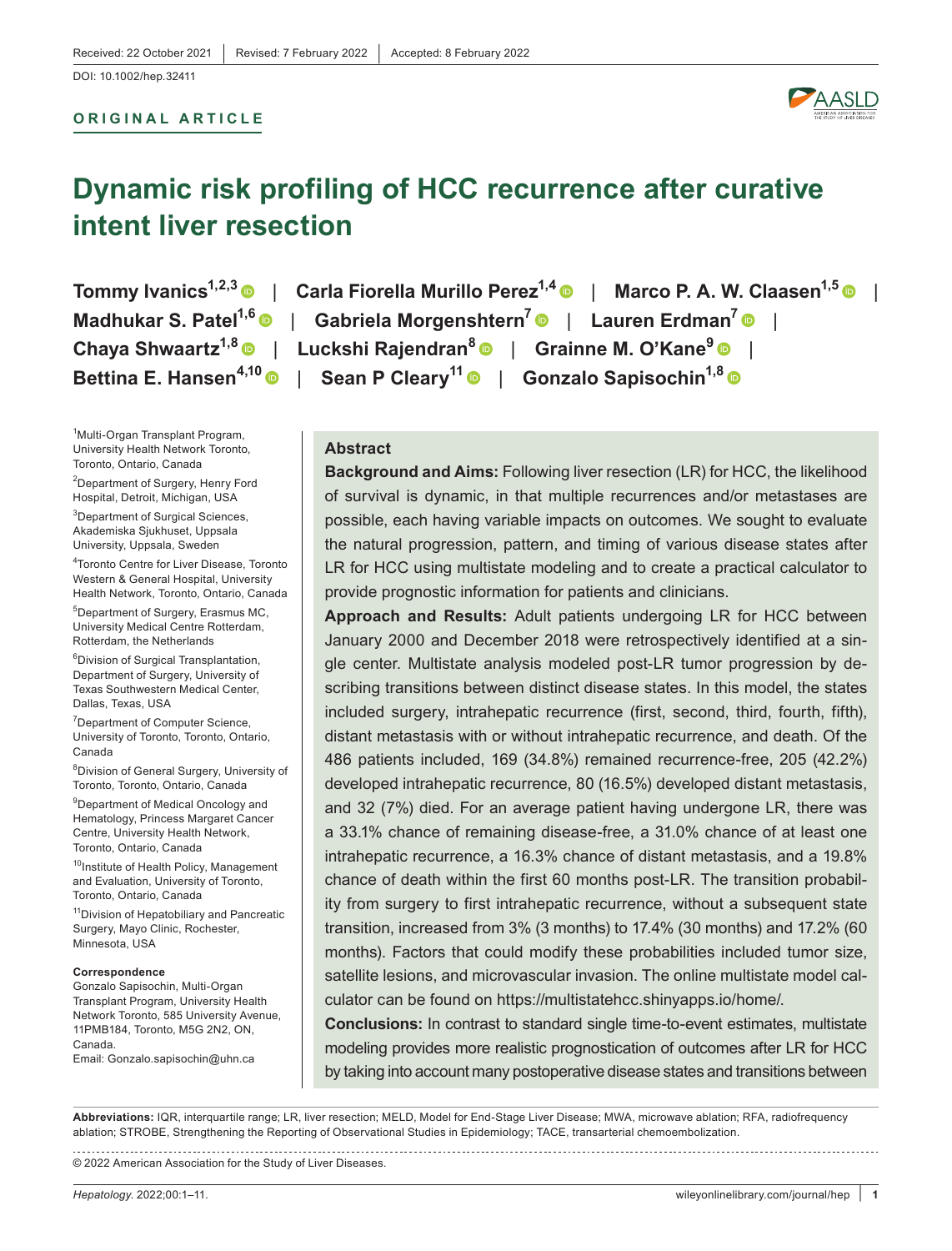them. Our multistate modeling calculator can provide meaningful data to guide the management of patients undergoing postoperative surveillance and therapy.

## **INTRODUCTION**

HCC represents a leading cause of cancer death worldwide.<sup>[1]</sup> Liver resection (LR) is reserved for patients with preserved liver function in the absence of extrahepatic disease.<sup>[2–4]</sup> Although cure can be achieved with LR, up to 70% of patients develop disease recurrence within 5 years of resection, with the majority occurring in the liver.<sup>[5]</sup> If standardized treatment algorithms are applied, the median survival of all comers with recurrence is approximately 21 months.<sup>[5]</sup>

Postsurgical oncologic outcomes are typically reported as solitary binary events, such as dead versus alive or presence versus absence of disease. While these estimates offer information to evaluate the impact of patient, tumor, and treatment variables, they do not consider disease progression for pathologies where recurrence is not universally fatal. Because prognosis is contingent upon the disease state a patient is in and the patient's path to that state, these types of assumptions may yield oversimplified estimates of outcomes. Prognostication that incorporates various disease states (e.g., first, second, third, fourth, and fifth intrahepatic recurrences; both intrahepatic and distant metastases; distant metastases alone) may offer more realistic probabilities for patients in a specific disease state after curative-intent treatment in efforts to guide individualized treatment strategies. Though multistate modeling has been used to model progression of liver fibrosis due to hepatitis C after liver transplantation, it has not previously been used to model disease progression in HCC.<sup>[6]</sup>

Given that the likelihood of disease and survival post-LR for HCC is dynamic, we sought to evaluate the natural progression, pattern, and timing of the various disease states after LR for HCC using multistate modeling and to create a practical calculator in order to provide prognostic information for patients and clinicians.

## **MATERIALS AND METHODS**

#### **Study population**

We retrospectively studied consecutive adults (≥18 years) who underwent LR for HCC between January 2000 and December 2018 at a single academic institution (Toronto General Hospital). Patients with LR after 2018 were excluded, to allow for enough follow-up time to evaluate tumor recurrence after LR. At the time of analysis, patient data were up to date as of May 28, 2020. The diagnosis of HCC was established per the

American Association for the Study of Liver Diseases guidelines.<sup>[7]</sup> Patients with preoperative tumor rupture, prior HCC treatment (including LR, liver transplant, and locoregional therapies such as radiofrequency ablation [RFA], transarterial chemoembolization [TACE], and microwave ablation [MWA]), missing pathology information, or fibrolamellar subtype on pathology were excluded. A Strengthening the Reporting of Observational Studies in Epidemiology (STROBE)–compliant diagram of patients included and excluded is shown in Figure 1. This study complies with the STROBE statement for retrospective studies.<sup>[8]</sup> This study was approved by our institutional research ethics board (REB#16-5626), and a waiver of informed consent was obtained.

## **Data collection**

We recorded patient demographics, age, sex, etiology of liver disease, preoperative degree of liver dysfunction (Model for End-stage Liver Disease [MELD] and Child-Pugh score), preoperative laboratory variables (albumin, total bilirubin, international normalized ratio, albumin-bilirubin grade, and platelet count), alphafetoprotein (categorized to reflect clinically relevant categories <20, 20–99, 100–999, and >1000),<sup>[9]</sup> preoperative tumor characteristics, pathology findings, and postoperative outcomes. Major hepatectomy was defined as complete resection of three or more liver segments according to the Brisbane 2000 terminology.<sup>[10]</sup> Pathology characteristics included the size of the largest tumor, tumor number, presence of satellite lesions, tumor differentiation, vascular invasion, surgical margin positivity, Laennec stage of adjacent liver fibrosis, and degree of liver steatosis. Tumor differentiation was defined according to the modified Edmondson criteria.<sup>[11]</sup> Treatments for recurrence were defined as ablation (including RFA, MWA, ethanol injection), TACE, LR, non-LR (including lung resection), systemic therapy, radiation, liver transplantation, and palliative care.

#### **Follow-up, survival, and recurrence**

Postoperatively, patients underwent surveillance with contrast-enhanced CT of the chest and abdomen or ultrasound every 3 months for the first 2 years. Subsequently, surveillance proceeded in 6-month intervals up to 5 years. Additional imaging studies were obtained in the case of a suspected recurrence and included contrast-enhanced CT, contrast-enhanced ultrasound, or MRI.<sup>[7]</sup> Additional information on recurrence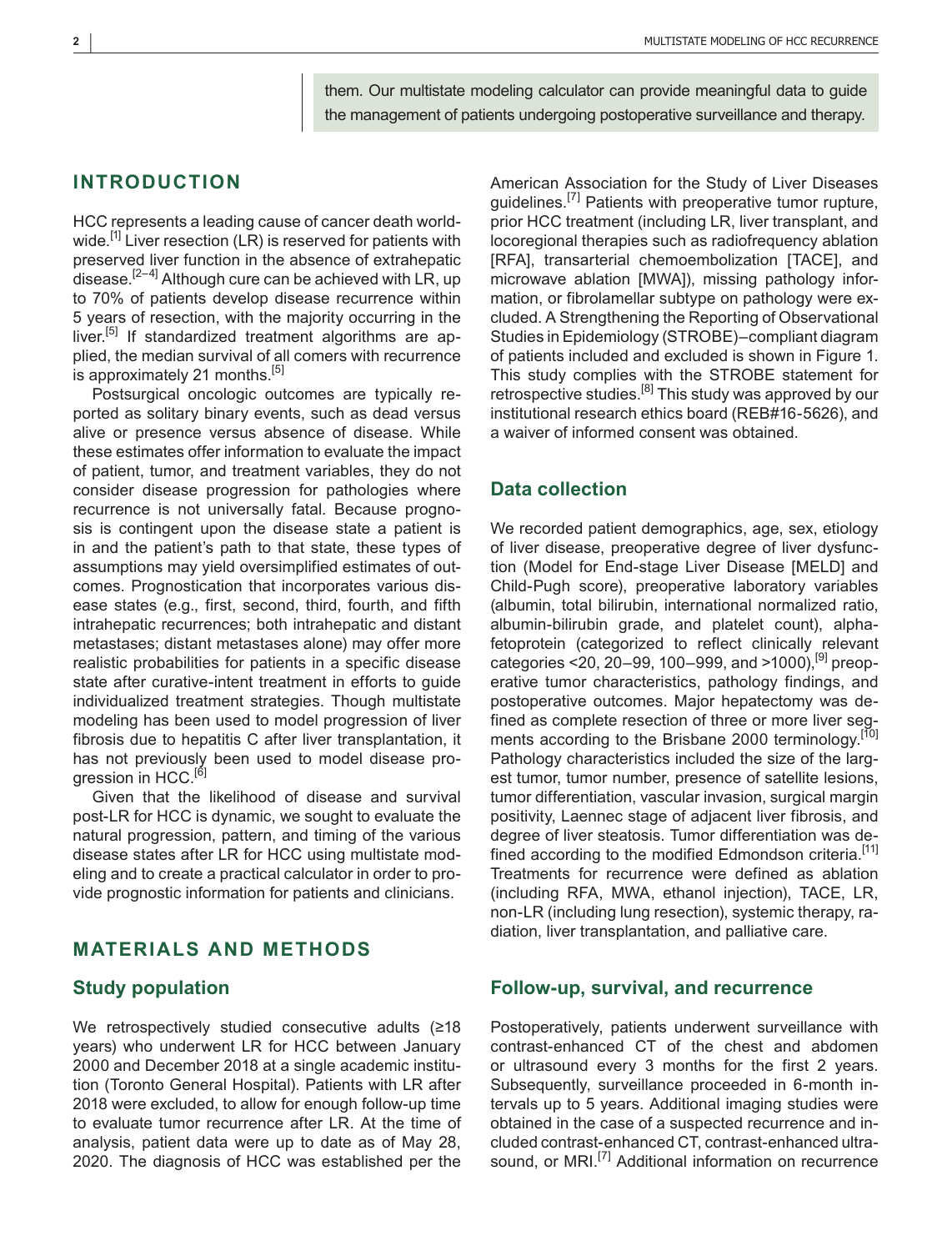

**FIGURE 1** STROBE flow diagram of study cohort

included the date of recurrence and the location of recurrence. The latter was categorized as intrahepatic if the recurrence was confined to the liver and as extrahepatic if distant.

#### **Outcome measures**

The primary aim was to model disease progression after curative-intent primary HCC LR (HCC recurrence [intrahepatic or distant] and/or death).

### **Statistical analysis**

Descriptive data were expressed as medians and interquartile ranges (IQR) for non-normally distributed variables. Normally distributed continuous variables were expressed as means with SD. Categorical variables were expressed using numbers and percentages. To visualize and estimate the incidence of first, second, third, fourth, and fifth intrahepatic recurrences, a Kaplan-Meier method with a clock-reset approach was applied. Patients without recurrence, distant metastasis, or death were censored. The demonstration of this Kaplan-Meier method was to illustrate the process and serve as a bridge between the traditional survival estimate method and the multistate modeling. To model post-LR tumor progression, a timenonhomogeneous Markov multistate model was used to describe transitions between several well-defined, distinct states. In the selected model, the states included surgery, first intrahepatic recurrence, second intrahepatic recurrence, third intrahepatic recurrence,

fourth intrahepatic recurrence, fifth intrahepatic recurrence, a separate state encompassing any intrahepatic and distant metastasis or distant metastasis alone, and death (absorbing state). Patients who did not progress to another state remained in their most recent state, regardless of treatment received (e.g., transplant). In this progressive multistate model, transitions are only allowed in the forward direction. Based on these transitions, a matrix was constructed and formed the basis for estimating the transition intensity functions used to estimate risk (transition probability) functions. These include rates of events, distributions of "sojourns" or times between events, the proportion of individuals in a particular "state," and transition probabilities between states of a specific period. Moreover, fixed covariate effects were evaluated through adjustments by age, sex, and post-LR pathology variables—these are reported as HRs. In the msm package used for the multistate modeling, individual-specific or time-dependent covariates were allowed to be fitted to transition intensities.<sup>[12]</sup> For the calculation of transition probabilities on which the likelihood depends, time-dependent covariates are assumed to be piecewise-constant. Models with intensities that change with time are referred to as *time*inhomogeneous.<sup>[12]</sup> In the models, a variable to model the effect of a potentially curative therapy of recurrence was included. This was defined as any locoregional curative intent treatment (including ablation, LR, and transplant listing). All other treatments (TACE, systemic therapy, radiation therapy, nonliver surgery, and palliative care) were considered as not potentially curative therapy for recurrence. Moreover, we considered that the effect of sex is likely to be the same between states for higher-level recurrences. Consequently, we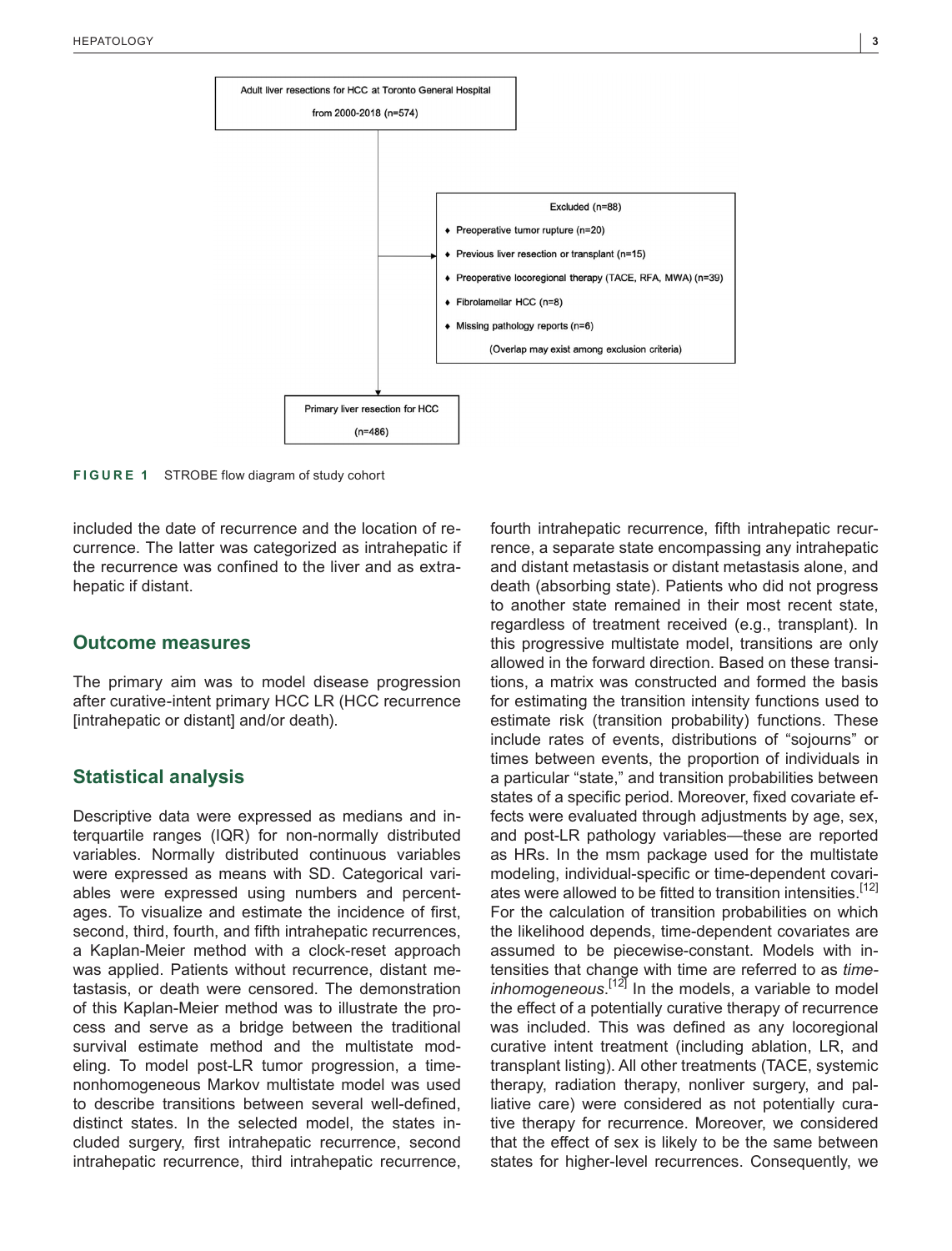constrained the effects of sex for all types of recurrence (i.e., transition from no recurrence to first intrahepatic recurrence = first intrahepatic recurrence to second intrahepatic recurrence transition, etc.; transition from no recurrence to distant recurrence = first intrahepatic recurrence to distant recurrence transition, etc.; transition from no recurrence to death = first intrahepatic recurrence to death transition, etc.). Hypothesis testing was performed using a log likelihood test comparing the sex coefficient–constrained model and the nonconstrained model. Given that the models were not statistically significantly different, the constrained model was selected as the final model. Finally, all analyses were performed using a complete-case analysis.

All two-sided *p* values < 0.05 were considered statistically significant. Statistical analyses were performed using R, version 4.0.3 (<http://www.R-project.org/>). Multistate modeling was performed using the msm and survival packages. An online interactive probability estimate calculator was developed using the R package shiny to provide prognostic information for patients at three time points—postsurgery, at first intrahepatic recurrence, and at second intrahepatic recurrence.

## **RESULTS**

#### **Study population**

A total of 486 patients were included. The median follow-up was 41.8 (IQR, 19.1–84.2) months. The majority of patients were male (79.4%), with an underlying disease etiology of HBV (48.1%). The median preoperative MELD score was 7.0 (IQR, 6.4–8.0) (Table 1). The median preoperative tumor size was 5.0 cm (IQR, 3.5–7.9), and most tumors were solitary (Table 2).

#### **Postresection outcomes: recurrence and death**

Of the 486 patients who underwent curative-intent liver resection, 169 patients remained recurrence-free throughout the follow-up period, 205 developed an intrahepatic recurrence, 80 developed distant metastasis, and 32 patients died without a diagnosis of any recurrence. Of the patients who developed a first intrahepatic recurrence, 64 remained in the first intrahepatic recurrence state, 111 developed a second intrahepatic recurrence, 16 developed a distant recurrence, and 14 died. A flow diagram of the state transitions and the number of patients in each state is shown in Figure 2 and Table S1. The various treatments for HCC recurrence in each state are shown in Table 3. The proportion of patients treated with ablation decreased with each subsequent intrahepatic recurrence (first, 49.7%; second, 40.5%; third, 35.0%; fourth, 28.6%; fifth, 23.8%). In contrast,

#### **TABLE 1** Overall patient cohort

|                                                          | Overall ( $n = 486$ ) |
|----------------------------------------------------------|-----------------------|
| Age, median (IQR)                                        | 63 (55–71)            |
| Missing, $n$ (%)                                         | $2(0.4\%)$            |
| Gender, n (%)                                            |                       |
| Male                                                     | 386 (79.4%)           |
| Missing, $n$ (%)                                         | $0(0\%)$              |
| Etiology, n (%)                                          |                       |
| No underlying liver disease                              | 57 (11.7%)            |
| <b>HBV</b>                                               | 234 (48.1%)           |
| <b>HCV</b>                                               | 106 (21.8%)           |
| <b>EtOH</b>                                              | 28 (5.8%)             |
| NASH                                                     | 22 (4.5%)             |
| HBV and HCV coinfection                                  | $1(0.2\%)$            |
| Other                                                    | 38 (7.8%)             |
| Missing, $n$ (%)                                         | $0(0\%)$              |
| BMI, median (IQR)                                        | 24.90 (22.00–28.00)   |
| Missing, $n$ (%)                                         | 85 (17.5%)            |
| Ascites within 30 days prior to<br>surgery, <i>n</i> (%) |                       |
| Yes                                                      | $1(0.2\%)$            |
| Missing, $n$ (%)                                         | $6(1.2\%)$            |
| Encephalopathy, <i>n</i> (%)                             |                       |
| No encephalopathy                                        | 407 (99.5%)           |
| Grade 1-2                                                | $2(0.5\%)$            |
| Missing, $n$ (%)                                         | 77 (15.8%)            |
| HTN requiring medication, n (%)                          |                       |
| Yes                                                      | 236 (49.2%)           |
| Missing, n (%)                                           | 6(1.2%)               |
| BCLC stage, $n$ (%)                                      |                       |
| 0                                                        | 17 (3.5%)             |
| A                                                        | 425 (87.6%)           |
| B                                                        | 43 (8.9%)             |
| Missing, n (%)                                           | $1(0.2\%)$            |
| LR completed laparoscopically, n (%)                     | 83 (17.1%)            |
| Missing, n (%)                                           | $0(0\%)$              |
| Major hepatectomy, n (%)                                 | 250 (51.4%)           |
| Missing, $n$ (%)                                         | $0(0\%)$              |
| Length of stay after surgery, median<br>(IQR)            | $7.00(5.00 - 9.00)$   |
| Missing, n (%)                                           | 26 (5.3%)             |

Abbreviations: BCLC, Barcelona Clinic liver cancer; BMI, body mass index; EtOH, ethyl alcohol, HBV, hepatitis B virus; HCV, hepatitis C virus; HTN, hypertension; IQR, interquartile range; LR, liver resection; NASH, Nonalcoholic steatohepatitis.

the proportion of patients who received TACE increased from 14.1% after the first intrahepatic recurrence to approximately one third in subsequent intrahepatic recurrences (Table 3).

Using the clock-reset approach, the transition between states of intrahepatic recurrences accelerated with a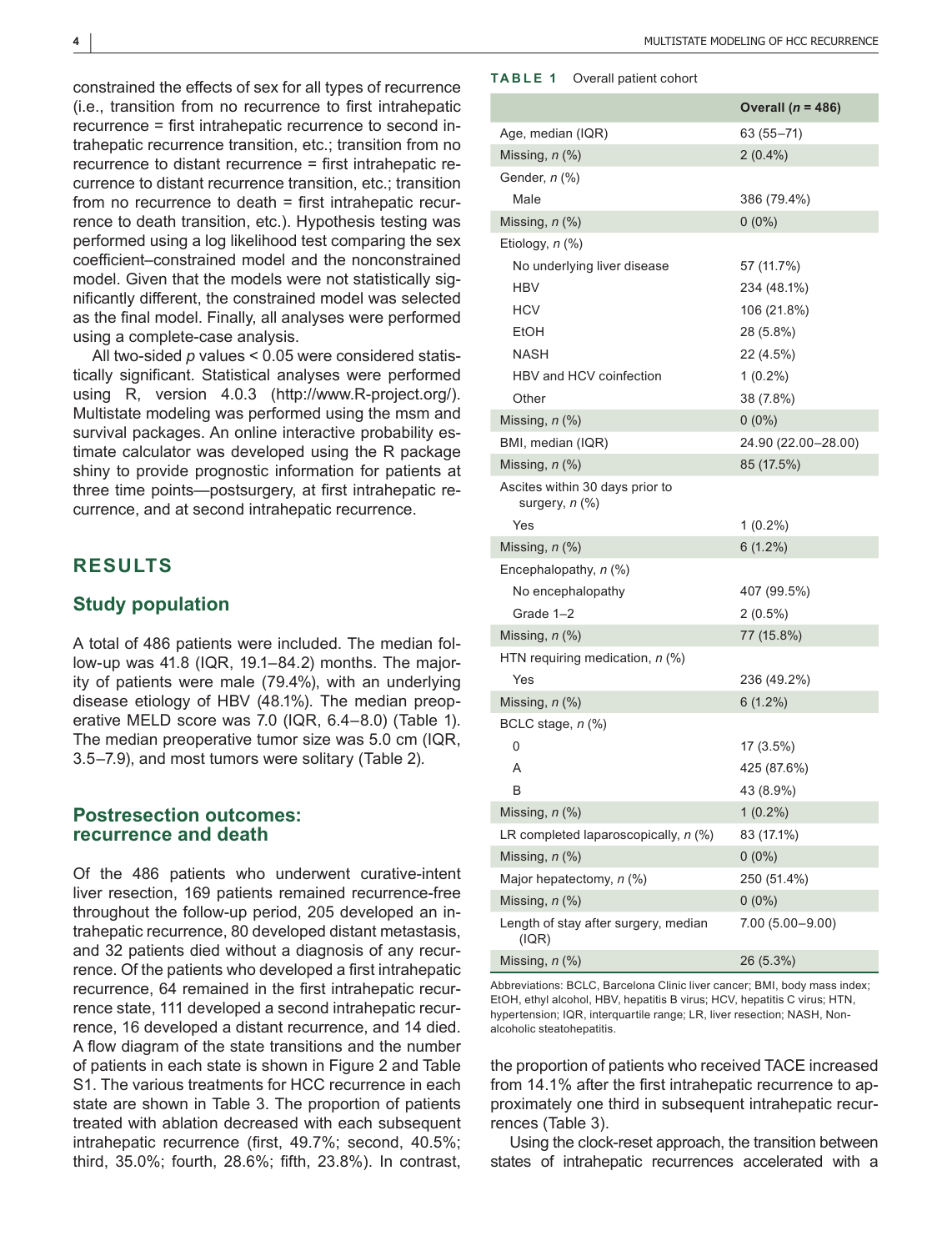#### **TABLE 2** Laboratory and tumor characteristics

|                                                        | Overall ( $n = 486$ )          |
|--------------------------------------------------------|--------------------------------|
| Preoperative variables                                 |                                |
| Preoperative AFP (ng/ml), median<br>(IQR)              | $17(4 - 432)$                  |
| Preoperative AFP (ng/ml), n (%)                        |                                |
| Missing                                                | 62                             |
| $0 - 20$                                               | 218 (51.4%)                    |
| $20 - 99$                                              | 60 (14.2%)                     |
| 100-999                                                | 69 (16.3%)                     |
| >1000                                                  | 77 (18.2%)                     |
| Preoperative MELD, median (IQR)                        | $7.00(6.43 - 8.00)$            |
| Preoperative platelet count (100,000),<br>median (IQR) | 193.00<br>$(153.75 - 249.00)$  |
| Preoperative INR, median (IQR)                         | $1.02(0.97 - 1.07)$            |
| Preoperative total bilirubin (mg/dl),<br>median (IQR)  | 10.00 (8.00-14.00)             |
| Preoperative albumin (g/dl), median<br>( IQR)          | 42.00 (39.00-44.00)            |
| Preoperative creatinine (µmol/L),<br>median (IQR)      | 77.00 (68.00-90.00)            |
| Preoperative Child-Pugh grade, n (%)                   |                                |
| Missing                                                | 41                             |
| A <sub>5</sub>                                         | 410 (92.1%)                    |
| A <sub>6</sub>                                         | 29 (6.5%)                      |
| B7                                                     | 6(1.3%)                        |
| Preoperative ALBI, median (IQR)                        | $-2.86$ ( $-3.05$ to $-2.63$ ) |
| Preoperative ALBI grade, n (%)<br>Missing              | 42                             |
| $\overline{1}$                                         | 344 (77.5%)                    |
| $\overline{2}$                                         | 100 (22.5%)                    |
| Tumor size preoperatively (cm),<br>median (IQR)        | 5.00 (3.50-7.90)               |
| Tumor number preoperatively, median<br>(IQR)           | $1.00(1.00 - 1.00)$            |
| Missing                                                | $0(0\%)$                       |
| Multiple                                               | 60 (12.3%)                     |
| Single                                                 | 426 (87.7%)                    |
| Satellite lesions preoperatively, n (%)                | 26 (5.3%)                      |
| Pathology and postoperative variables                  |                                |
| Satellite lesions on pathology, n (%)                  | 59 (12.1%)                     |
| Tumor size on pathology (cm), median<br>( IQR)         | $5.20(3.50 - 8.20)$            |
| Histologic grade, n (%)                                |                                |
| Missing                                                | 10                             |
| Well differentiated                                    | 21 (4.4%)                      |
| Moderate differentiation                               | 351 (73.7%)                    |
| Poor differentiation                                   | 94 (19.7%)                     |
| Undifferentiated                                       | $1(0.2\%)$                     |
| Not able to be assessed/nonviable                      | $9(1.9\%)$                     |
| Surgical margin positive, n (%)                        | 17 (3.5%)<br>(Continues)       |

#### **TABLE 2** (Continued)

|                                                 | Overall ( $n = 486$ ) |
|-------------------------------------------------|-----------------------|
| Missing                                         | 2                     |
| Macrovascular invasion on pathology,<br>$n$ (%) | 70 (14.6%)            |
| Missing                                         | 5                     |
| Microvascular invasion on pathology,<br>n (%)   | 240 (50.0%)           |
| Missing                                         | 6                     |
| Fibrosis, Laennec grade, median (IQR)           | $3.00(2.00 - 4.00)$   |
| Cirrhosis                                       | 315 (64.9%)           |
| Missing                                         | 1                     |
| Steatosis, median (IQR)                         | $1.00(0.00 - 1.00)$   |
| Tumor number on pathology, n (%)                |                       |
| Missing                                         | $\overline{2}$        |
| Multiple                                        | 117 (24.2%)           |
| Single                                          | 367 (75.8%)           |
| Postoperative AFP (ng/ml), n (%)                |                       |
| Missing                                         | 98                    |
| $0 - 20$                                        | 302 (77.8%)           |
| $20 - 99$                                       | $30(7.7\%)$           |
| 100-999                                         | 29 (7.5%)             |
| >1000                                           | 27 (7.0%)             |

Abbreviations: AFP, alpha-fetoprotein; ALBI, albumin-bilirubin; INR, international normalized ratio; IQR, interquartile range; MELD, model for end-stage liver disease.

higher intrahepatic recurrence (Figure 3). The 1-year intrahepatic recurrence-free probability was 76.2% after the first intrahepatic recurrence, 58.2% after the second, 48.7% after the third, 39.9% after the fourth, and 54.6% after the fifth. Similarly, transitions from each state to death accelerated with each intrahepatic recurrence (Figure S1). The maximum likelihood estimates of the mean sojourn time (average period [months] of single stay in a state— i.e., temporary stay) for each nonabsorbing state are shown in Table S2. There was a progressive shortening in the estimates of the mean sojourn time (months) with the exception of the fourth and fifth intrahepatic recurrences (surgery 54.29, first intrahepatic recurrence 33.64, second intrahepatic recurrence 18.15, third intrahepatic recurrence 10.34, fourth intrahepatic recurrence 14.40, fifth intrahepatic recurrence 69.17) (Table S2).

The probability of making a transition from the surgery state over time is shown in Figure 4. The probability of remaining in the surgery state decreased from 94.6% at 3 months to 57.5% at 30 months and 33.1% at 60 months. In contrast, the probability of transitioning from the surgery state to a first intrahepatic recurrence increased from 3.0% at 3 months to 17.5% at 30 months and 17.3% at 60 months (Tables S3–S5). The 3-month, 30-month, and 60-month probabilities of transitioning to a distant recurrence and death from initial surgery were 1.3%, 10.3%, and 16.2% and 1.0%, 8.0%, and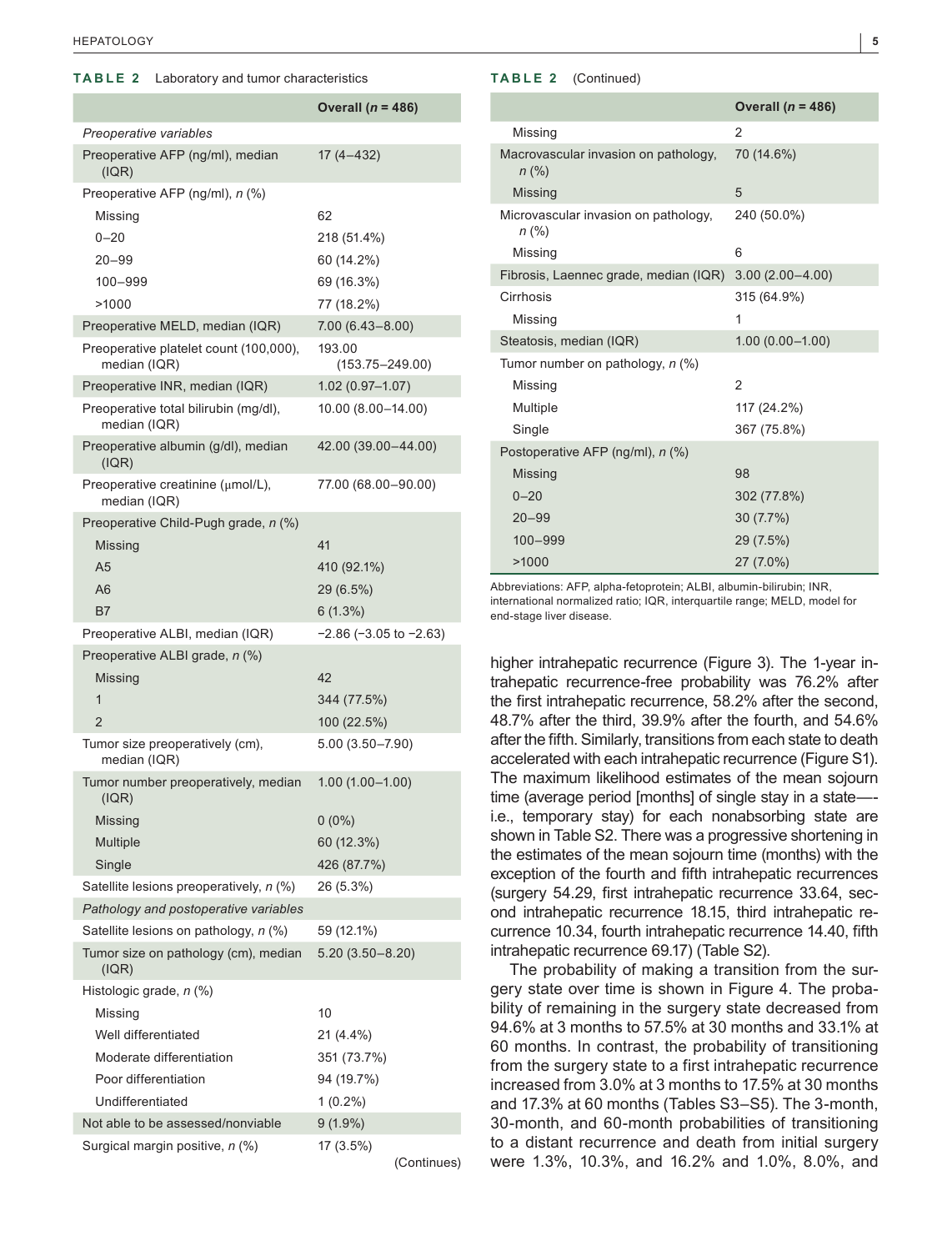

**FIGURE 2** Number of patients in each state

19.8%, respectively (Tables S3–S5). In other words, a typical patient in the first state "surgery," diseasefree after curative-intent LR, has a 33.1% probability of being disease-free, a 31.0% probability of having an intrahepatic recurrence (first, second, third, or higher), a 16.3% probability of having a distant recurrence (with or without intrahepatic recurrence), and a 19.8% probability of death in the first 60 months after surgery.

The probability of making a transition from the first intrahepatic recurrence over time is shown in Figure 5. The probability of remaining in the first intrahepatic recurrence state decreased from 91.5% at 3 months to 41.0% at 30 months and 16.8% at 60 months. In contrast, the probability of transitioning from the first intrahepatic recurrence state to the second intrahepatic recurrence progressed from 6.1% at 3 months to 20.1% at 30 months and 12.1% at 60 months. The 3-month, 30-month, and 60-month probabilities of transitioning to a distant recurrence or death from the first intrahepatic recurrence were 1.0%, 12.1%, and 19.3% and 1.0%, 12.1%, and 29.7%, respectively. The probability of transition from a distant recurrence is depicted in Figure S2. The probability of making a transition and reaching each state from the surgery state (post–curative-intent surgery) over the first 5 years depending on pathology covariates (including multiple tumors, large tumors [≥5 cm], satellite lesions, and microvascular invasion) is shown in Figure S3. The probability of making a transition and reaching each state from the first intrahepatic recurrence state over the first 5 years depending on receipt of curative-intent treatment for the first intrahepatic recurrence is shown in Figure S4.

Transition intensities from surgery and first intrahepatic recurrence with HRs for various covariates are shown in Tables S6 and S7, respectively. Covariates associated with an increased HR of surgery to first intrahepatic recurrence transition included the presence of satellite lesion on pathology (HR, 2.64; 95% CI, 1.76–3.96) and the presence of microvascular invasion (HR, 1.54; 95% CI, 1.11–2.13). In contrast, while tumor number and presence of a satellite nodule were not associated with the transition from surgery to a distant

recurrence (HR, 0.50; 95% CI, 0.22–1.16; and HR, 1.07; 95% CI, 0.52–2.19, respectively), larger tumor size (reference, <5 cm; HR, 2.55; 95% CI, 1.40–4.64) and microvascular invasion on pathology (HR, 4.16; 95% CI, 2.29–7.56) were covariates associated with this type of transition (Table S6).

The online interactive probability estimate calculator was developed to provide prognostic information for patients and clinicians at three time points—postsurgery, at first intrahepatic recurrence, and at second intrahepatic recurrence. Three models are provided: baseline, preoperative (based on variables that are known before surgery, such as age and sex), and postoperative variables (based on variables that are known postoperatively, such as tumor-specific variables; this calculator can be found at [https://multistatehcc.shinyapps.io/](https://multistatehcc.shinyapps.io/home/) [home/](https://multistatehcc.shinyapps.io/home/)).

## **DISCUSSION**

This study presents an analysis of HCC recurrence post-LR using multistate modeling. Using this technique, a patient's prognosis is estimated based upon not only the disease state a patient is in but also the progression to that state. As opposed to standard timeto-one-event estimates, we found the postoperative course after initial HCC treatment to be highly variable and dependent on the timing and pattern of disease recurrence and/or metastasis. By incorporating these states in our model, we were able to calculate more realistic outcome probabilities of transitioning to a particular disease state and, in turn, develop a calculator that could be used to provide meaningful prognostic information for both patients and clinicians.

The development of HCC recurrence (intrahepatic and distant) after curative-intent LR is high, with estimates of 60%–70% at 5 years in major Western centers.[5,13] In our series, the estimate for disease-free survival at 5 years was 53.2% using a standard statistical binary time-to-one-event method (Kaplan-Meier). While these estimates provide general insight into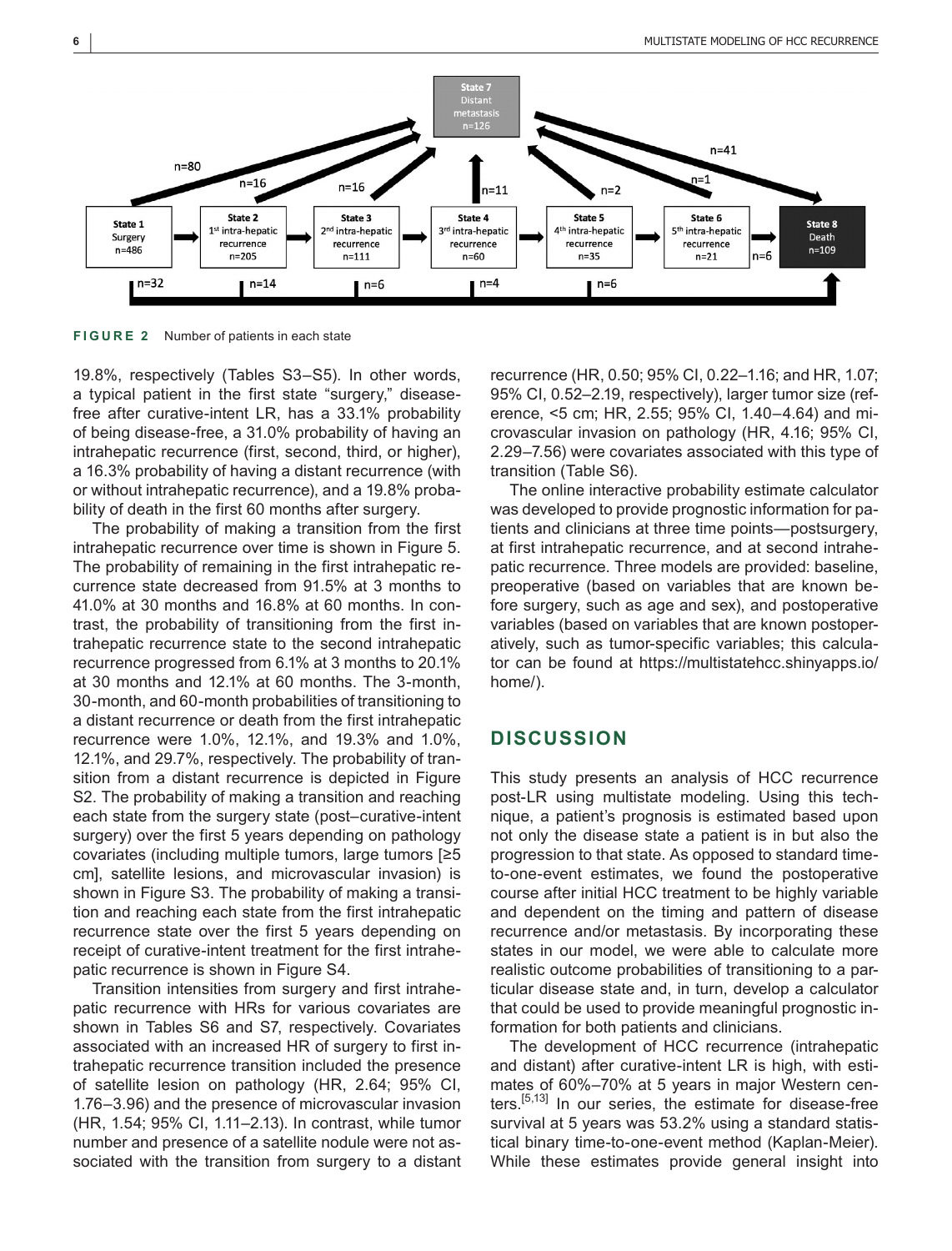disease recurrence postoperatively, they do not incorporate factors such as time to recurrence and other disease states known to influence outcomes. For example, an estimate of the expected probability of disease-free survival from curative LR may not be directly applicable to patients who have already developed their first recurrence. In this case, estimating subsequent oncologic events such as a second recurrence, distant recurrence, or death is contingent upon the development of the first recurrence. Within this context, multistate mod eling provides meaningful prognostic estimates to indi vidual patients, which is particularly useful in diseases such as HCC, where recurrence is not universally fatal.

Multistate modeling allows for adjustment of covari ates, such as patient and tumor characteristics, that can offer more individualized estimates. For example, a patient who is 67 years old at the time of LR with two HCC tumors that are large with surrounding satellite nodules and microvascular invasion will have a different probability of transition to a first intrahepatic recurrence or distant recurrence than another patient who is 60 years old with one small focus of HCC without satel lite nodules or vascular invasion. The differential prog nostic estimates are reflected in the distinct probability shapes (Figures S3a–d and S4a,b). This provides an opportunity to tailor prognostic estimates to individual patients based on their clinicopathologic characteris tics. By modeling disease progression after curativeintent LR, our calculator allows one to evaluate specific questions relevant to patient counseling and recurrent HCC behavior, including the following: (1) What is the probability of a first intrahepatic recurrence within 6 months after curative intent LR? (2) What is the prob ability of dying within 6 months after curative intent LR (with or without a recurrence)? and (3) What is the prob ability of dying within 6 months after the development of a distant recurrence? It thus offers dynamic insight into disease progression, pattern, and timing of HCC recurrence after curative-intent LR. Furthermore, given the changing landscape of systemic therapy for HCC and the potential for neoadjuvant and adjuvant therapies in these population, this model can better inform future clinical trials design because it may offer a means to improve the stratification of disease.<sup>[14]</sup> Incorporating information about disease states and the speed of pro gression between them may offer additional insight into optimal treatment selection strategies. For instance, a slow tumor progression in an 80-year-old patient may warrant a different management strategy from that for a younger patient with a faster disease progression. The concept of timing of disease progression and its relevance has been evaluated in other cancers such as colorectal liver metastases<sup>[15]</sup> and metastatic renalcell carcinoma.<sup>[16]</sup> Nonetheless, it remains to be fully explored in HCC.

While survival is adversely impacted following recurrence, numerous treatments, including repeat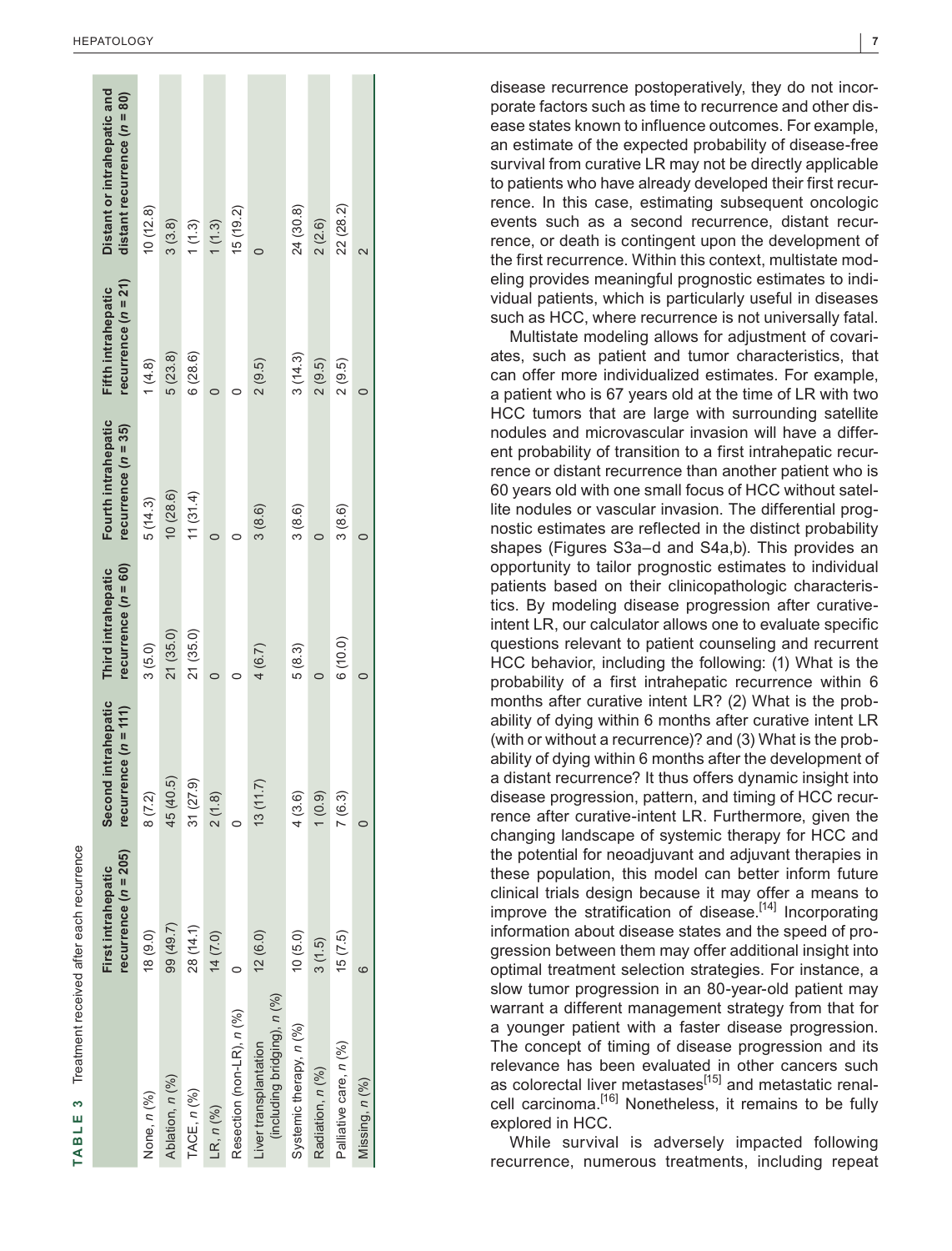

1st intra-hepatic recurrence  $+$  2nd intra-hepatic recurrence  $+$  3rd intra-hepatic recurrence  $+$  4th intra-hepatic recurrence  $+$  5th intra-hepatic recurrence

**FIGURE 3** Kaplan-Meier estimates of time to intrahepatic recurrence in a clock-reset approach

resection, ablation, TACE, radiation, and liver transplantation, can offer cure and prolong patient survival. As the landscape of treating both primary and recurrent HCC has grown increasingly complex, algorithms have been applied to guide the management.<sup>[5,17]</sup> Nonetheless, the pursuit of any treatment should be based on an informed discussion between the patient and the clinician. To actively participate in such decision-making, patients must understand the risks and expected outcomes of any given procedure and their prognosis at any given clinical state and time. Traditional solitary time-to-event estimates, while useful, do not offer such prognostic insight in complex multidisease states, such as HCC recurrence, which involves multiple transitions and treatments over time. As such, they may skew a patient's understanding of the disease process and their prognosis. Using a multistate model and explaining the progression through possible disease states may help a patient make a

more informed decision when considering different treatment modalities and enhance the understanding of the disease prognosis. Within this context, the patient counseling regarding prognosis will be different if the patient has just undergone a curative-intent LR or has just developed a second local recurrence following curative-intent LR. It is therefore critical to capture prognostic estimates that are relevant for individual patients because they differ based on recurrence and the number of recurrences. An accurate representation of covariate adjustment and the impact of treatment requires a large and heterogeneous patient sample to minimize selection bias and the effect of institutional treatment idiosyncrasies. This is necessary because prognostic estimates are not static and are likely to change depending on receipt and response to therapies. Consequently, the future direction of this analysis is external validation and refinement using a multi-institutional patient cohort.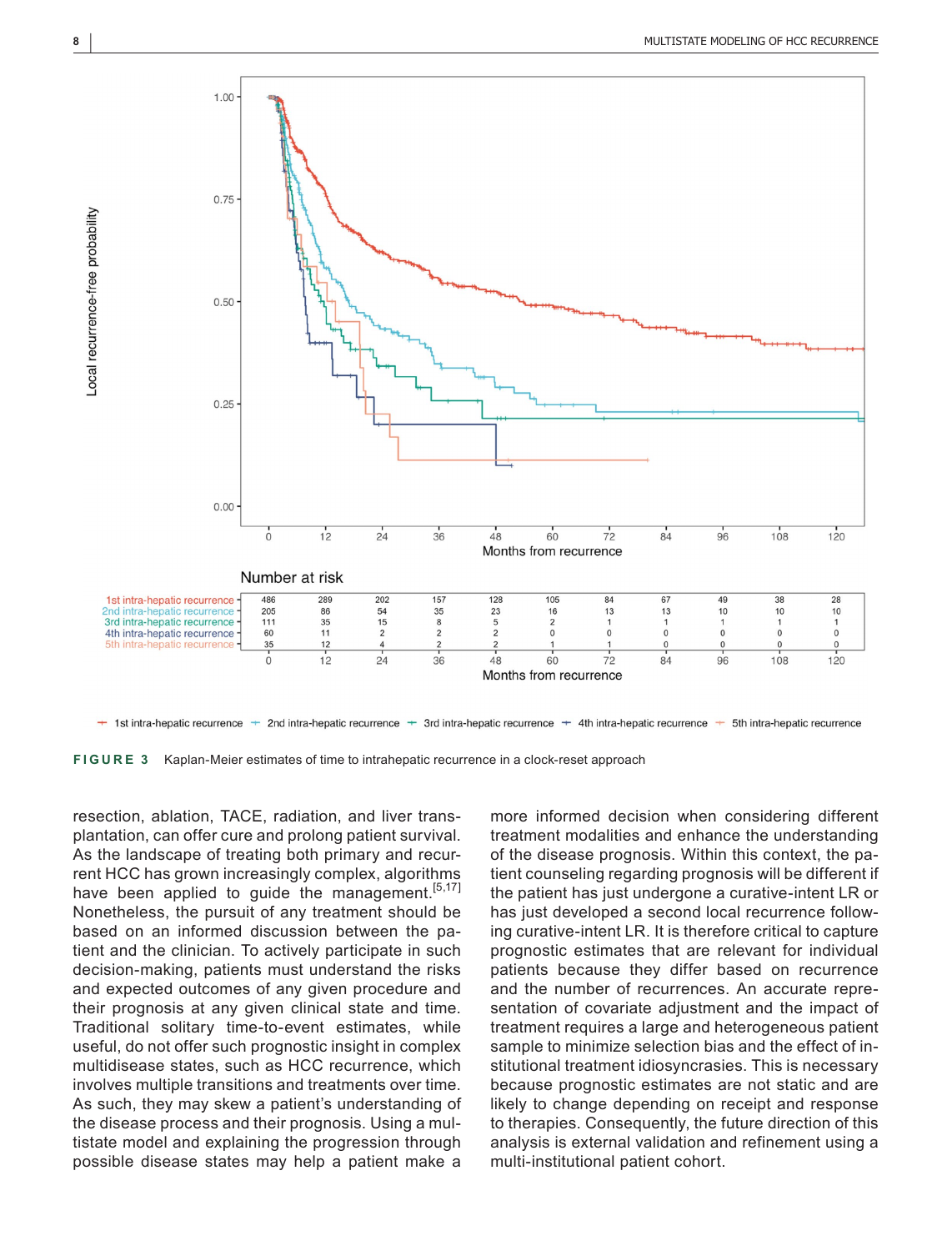

**FIGURE 4** Probability of making a transition and reaching each state from the surgery state (postcurative-intent surgery) over the first 5 years. The *y* axis represents probability, and the *x* axis represents months from the beginning state (in this case surgery state [postcurative-intent surgery]). Each state is depicted by a different color. For the surgery state, depicted in blue, at time 0, the probability of being in that state is 1.0 (100%). Over time, the probability of remaining in this state diminishes. In contrast, the probability of having moved to (and stayed in) the first intrahepatic recurrence state (depicted in light yellow) progressively increases over time (e.g., the probability of being in the first intrahepatic recurrence state at time 0 is 0.0 [0%]). A similar interpretation can be applied to other states. For example, the probability of moving to (and staying in) the second intrahepatic recurrence state is negligible until a sufficient probability of the first intrahepatic recurrence transitions has occurred (as moving to a second local recurrence is contingent on having developed a first intrahepatic recurrence)

## **Limitations**

This is a single-center retrospective nonrandomized study, with the potential for selection bias. However, the

study population does represent one of the largest samples from a high-volume North American center. Given the diminishing number of transitions with each tumor progression transition, multiple covariate adjustments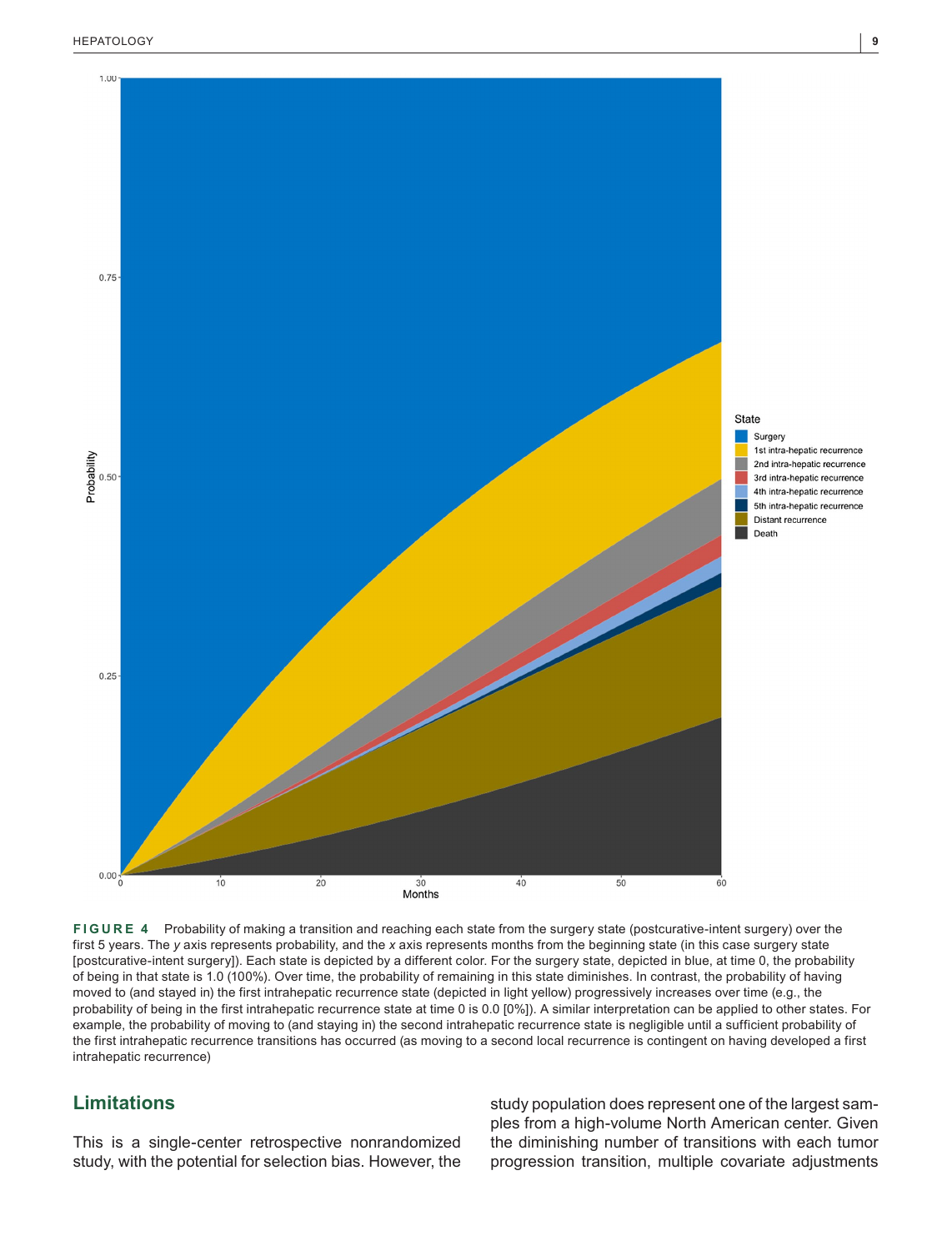

**FIGURE 5** Probability of making a transition and reaching each state from the first intrahepatic recurrence state over the first 5 years

were limited. Further, because of the single-institution design, we cannot distinguish between the impact of institutional and provider-based practices (e.g., time to treatment of recurrence or selection of treatment modality for a given recurrence) from HCC disease biology. A larger multi-institutional cohort is planned to validate these findings and improve these results' external validity and generalizability.

In conclusion, multistate modeling of HCC recurrence can be used to account for the various disease

states a patient can exist in and transition between after curative-intent LR. In contrast to standard single time-to-event estimates, multistate modeling provides a more realistic prognostication of outcomes after curative-intent surgery for HCC by taking into account a multitude of postoperative disease states and transitions between them. Our multistate modeling calculator can provide meaningful data to guide the management of patients undergoing postoperative surveillance and therapy.